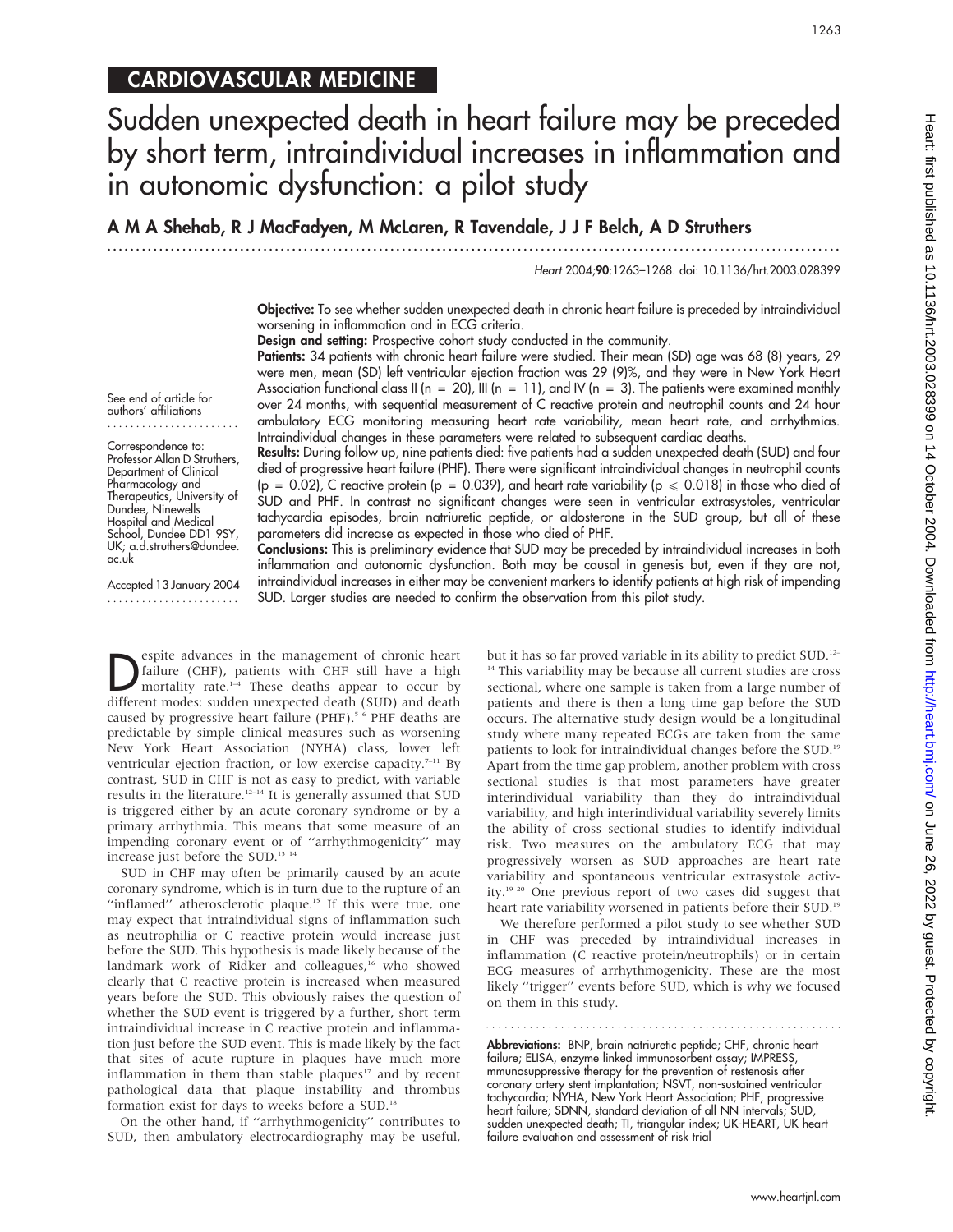# METHODS

# Study group and data collection

We recruited 34 patients who met the following criteria: CHF for  $\geq$  18 months, clinical stability for three months; NYHA class II to IV; CHF caused by coronary artery disease (94%) or idiopathic dilated cardiomyopathy; impaired left ventricular ejection fraction of  $<$  40%; no acute coronary event within six months; and sinus rhythm. Exclusion criteria were planned coronary revascularisation; chronic obstructive pulmonary disease; significant renal dysfunction; diabetes mellitus; autonomic neuropathy; limiting peripheral arterial disease; implanted pacemaker; treatment with  $\beta$  blockers; and atrial fibrillation. The local Tayside ethics and research committee approved the study before recruitment. All patients gave written and informed consent to participate in the study.

Patients were seen at monthly intervals in their own home. A 24 hour ambulatory ECG monitor (Tracker2, Reynolds Medical Ltd, Hertford, UK) was applied and calibrated. Blood samples were taken after  $\geq 20$  minutes supine rest. The 24 hour ECG results were processed with a Reynolds pathfinder 600 series workstation. Neutrophils were counted by our routine haematology laboratory by standard flow cytometry. Stored plasma was used for high sensitivity C reactive protein analysis with a standard commercial enzyme linked immunosorbent assay (ELISA) kit (Immuno-biological Laboratories, Hamburg, Germany). Chlamydia pneumoniae antibodies (IgG, IgA, IgM) and immune complexes were analysed on all samples as described before.<sup>21</sup> All monthly

# **Table 1** Clinical characteristics of study subjects and baseline treatment

| Parameter total number           | Mean (SEM) or<br>number |
|----------------------------------|-------------------------|
| Age (years)                      | 69 (1.3)                |
| Diastolic blood pressure (mm Hg) | 72 (2.2)                |
| Systolic blood pressure (mm Hg)  | 126 (3.7)               |
| Heart rate (beats/min)           | 72 (2.2)                |
| 24 hour SDANN                    | 142(7.2)                |
| 24 hour SDNNi                    | 70 (8.1)                |
| Weight (kg)                      | 77(2)                   |
| Body mass index                  | 30(0.8)                 |
| Plasma urea (mmol/l)             | 7(0.8)                  |
| Plasma creatinine (umol/l)       | 131 (6.8)               |
| Plasma sodium (mmol/l)           | 136 (0.3)               |
| Plasma ACE activity(U/l)         | 12(3.4)                 |
| NYHA class II/III/IV             | 20/11/3                 |
| LVEF $(\%)$                      | 29 (1.3)                |
| Previous myocardial infarction   | 32                      |
| Dilated cardiomyopathy*          | $\mathcal{P}$           |
| <b>Baseline</b> treatment        |                         |
| Furosemide (frusemide)           | 29                      |
| <b>ACE</b> inhibitor             | 29                      |
| Nitrate                          | 14                      |
| Digoxin                          | 12                      |
| Aspirin                          | 22                      |

\*Based on global left ventricular dilatation and lack of symptoms or signs of ischaemic heart disease at any time.

ACE, angiotensin converting enzyme; LVEF, left ventricular ejection fraction; NYHA, New York Heart Association; SDANN, average of NN intervals for all five minute segments; SDNNi, mean (SD) of NN intervals for all five minute segments.

Table 2 Baseline values and differences in means for the last three measurements compared with baseline values in various parameters

|                                                              |                                |                                       |                             | p Value       | p Value       |
|--------------------------------------------------------------|--------------------------------|---------------------------------------|-----------------------------|---------------|---------------|
| <b>Parameters</b>                                            | Alive $(n = 25)$               | PHF $(n=4)$                           | SUD $(n=5)$                 | (alive v PHF) | (alive v SUD) |
| Single baseline value                                        |                                |                                       |                             |               |               |
| LVEF $(%)$                                                   | 29(1.2)                        | 26(5.5)                               | 27(4)                       | 0.8           | 0.7           |
| Furosemide (mg/day)                                          | 61(10.8)                       | 56 (17.50)                            | 40 (14)                     | 0.8           | 0.3           |
| Triangular index                                             | 38(2.6)                        | 31(6)                                 | 46(5.6)                     | 0.34          | 0.24          |
| SDNN (ms)                                                    | 142(9)                         | 114(17)                               | 173 (20)                    | 0.26          | 0.16          |
| MHR (beats/min)                                              | 70.6 (2.9)                     | 64(4.8)                               | 70.8(5.3)                   | 0.4           | 0.98          |
| Ventricular extrasystoles                                    | 1606 (356)                     | 2116 (1267)                           | 1008 (427)                  | 0.63          | 0.96          |
| NSVT events/patient                                          | 0.4(0.12)                      | 4.7(2.8)                              | $0.2$ (0.17)                | 0.001         | 0.8           |
| Plasma potassium (mmol/l)                                    | 5.01(0.7)                      | 5.4(0.3)                              | 5.06(0.8)                   | 0.27          | 0.89          |
| Plasma creatinine (mmol/l)                                   | 127(8)                         | 145(28)                               | 134 (17)                    | 0.48          | 0.71          |
| Plasma BNP (pg/ml)                                           | 61(9.9)                        | 48 (26)                               | 93 (20.9)                   | 0.38          | 0.14          |
| Plasma aldosterone (pg/ml)                                   | 142 (26)                       | 102(45)                               | 271 (116)                   | 0.68          | 0.22          |
| Plasma WBC $(10^9/l)$                                        | 6.9(0.42)                      | 7.9(0.49)                             | 5.9(0.49)                   | 0.25          | 0.32          |
| Plasma neutrophil (10 <sup>9</sup> /l)                       | 4.1(0.3)                       | 5.6(0.8)                              | 3.7(0.79)                   | 0.07          | 0.59          |
| C reactive protein $(\mu q/ml)$                              | 4.2(0.6)                       | 13(5)                                 | 7(3.9)                      | 0.02          | 0.72          |
|                                                              |                                |                                       | Intraindividual changes     |               |               |
|                                                              |                                |                                       |                             |               |               |
|                                                              |                                | Intraindividual changes from baseline | from baseline between       |               |               |
| Last three measures                                          | between PHF and alive patients |                                       | SUD and alive patients      |               |               |
| 24 hour triangular index                                     | $-11.4(3.9)$                   |                                       | $-11.3(3.5)$                | 0.023         | 0.01          |
| 24 hour SDNN (ms)                                            | $-51(13.4)$                    |                                       | $-36.8(11.8)$               | 0.002         | 0.013         |
| 24 hour MHR (beats/min)                                      | $+14(5.6)$                     |                                       | $-4.4(4.9)$                 | 0.04          | 0.25          |
| 24 hour ventricular extrasystoles                            | $+6293(964)$                   |                                       | $+812(850)$                 | 0.0001        | 0.225         |
| 24 hour log ventricular extrasystoles                        | $+1(0.36)$                     |                                       | $+0.17(0.3)$                | 0.028         | 0.59          |
| NSVT events/patient                                          | $+48(14)$                      |                                       | $+0.04(12)$                 | 0.002         | 0.99          |
| Plasma BNP (pg/ml)                                           | $+81.6(22)$                    |                                       | $-13.5(19.5)$               | 0.003         | 0.49          |
| Log plasma BNP                                               | $+0.45(0.17)$                  |                                       | $-0.03$ (0.15)              | 0.044         | 0.84          |
| Plasma aldosterone (pg/ml)                                   | $+183(50)$                     |                                       | 7.7(44)                     | 0.003         | 0.86          |
| Log plasma aldosterone                                       | $+0.43(0.12)$                  |                                       | $+0.02(0.11)$               | 0.005         | 0.82          |
| Plasma creatinine (mmol/l)                                   | $-1.8(16)$                     |                                       | $-11(13)$                   | 0.339         | 0.91          |
| Plasma neutrophil (10 <sup>9</sup> /l)                       | $+2.3(0.62)$                   |                                       | $+1.5(0.55)$                | 0.003         | 0.026         |
| C reactive protein $(\mu q/ml)^*$<br>Log C reactive protein* | $+9(2.6)$<br>$+0.11(0.13)$     |                                       | $+5(2.3)$<br>$+0.26$ (0.12) | 0.001<br>0.39 | 0.04<br>0.039 |

Data are mean (SEM).

Some data are borderline between being normally distributed and not being normally distributed. For those parameters, the data are presented and analysed in two ways (logarithmically transformed and not transformed).

\*Only one baseline value available for C reactive protein.

BNP, brain natriuretic peptide; MHR, maximum heart rate; NSVT, non-sustained ventricular tachycardia; PHF, progressive heart failure; SDNN, standard deviation of all NN intervals; SUD, sudden unexpected death; WBC, white blood cells.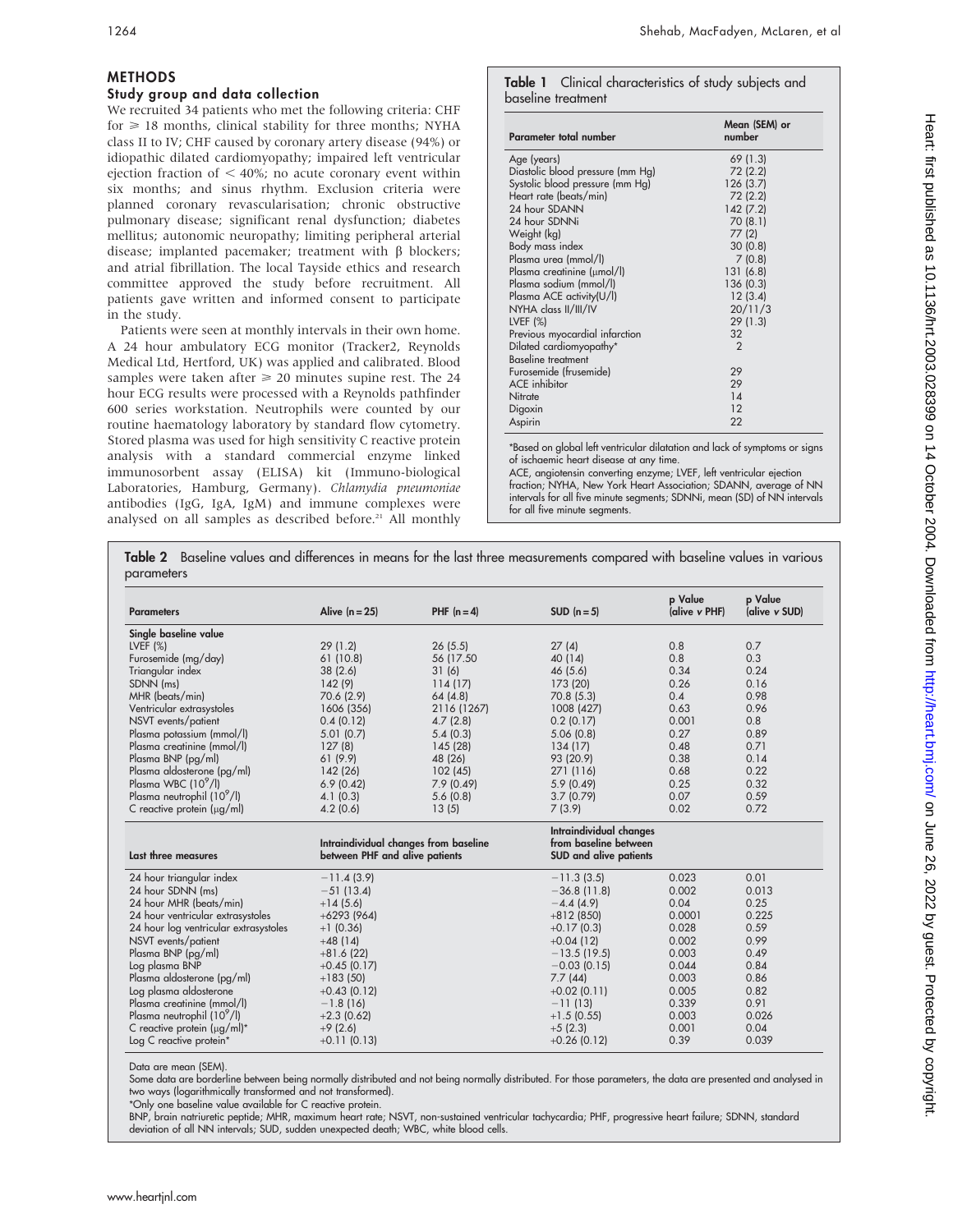

Figure 1 Changes (mean (SEM)) from baseline to the last three measurements (triangular index (TI), standard deviation of all NN intervals (SDNN), and ventricular extrasystole counts) before either death (sudden unexpected death (SUD) and progressive heart failure (PHF) groups) or the end of the study (for the alive group). // indicates multiple measurements.  $p < 0.05$ ;  $\frac{1}{10}$  , 0.01.

samples were analysed for neutrophils, brain natriuretic peptide (BNP), and aldosterone. C reactive protein and chlamydiae were measured only on a single baseline sample and in the last three samples for each patient before death or at the end of study.

All tapes were subjected to standard Holter analysis with artefacts confirmed manually. Subsequently, time domain heart rate variability was analysed automatically from RR intervals that had normal morphology and cycle lengths between 80–120% of the preceding cycle duration. All tapes were analysed and their data files were reviewed and edited by an investigator (AMAS) blinded to the individual patient's clinical status. On average, 97% of the data for each patient were available for further analysis after editing.

Death was classified as PHF or SUD based on the conventional expert committee view that SUD was a death within one hour of new symptoms without evidence of PHF before the new symptoms began.<sup>22</sup>

Heart rate variability was analysed according to standard guidelines.<sup>23</sup>

#### Statistical methods

The analyses were done with SPSS (version 10, SPSS Inc, Chicago, Illinois, USA). Most of the data were normally



Figure 2 Changes (mean (SEM)) from baseline to the last three measurements of plasma brain natriuretic peptide (BNP), C reactive protein (CRP), and neutrophils before either death (SUD and PHF groups) or the end of the study (for the alive group). // indicates multiple measurements. \*p < 0.05; \*\*p < 0.01.

distributed. Data that were not normally distributed or were borderline in terms of normal distribution were analysed as they were and after a log transformation. Mean values at different time points were compared by repeated measurements analysis of variance and linear contrasts and when appropriate a one way analysis of variance followed with post hoc Bonferroni correction. Values of  $p < 0.05$  were accepted as significant. The coefficients of variation of neutrophils, aldosterone, C reactive protein, BNP, standard deviation of all NN intervals (SDNN), and triangular index are 0.8%, 6%, 13%, 15%, 0.3%, and 1.2%, respectively.

### RESULTS

#### Patient characteristics

No patient was treated with  $\beta$  blockade, as was standard practice at the time (mid 1990s) (table 1). The mean (SD) follow up period was 20 (5) months. Nine patients died during follow up, four of PHF (during months 7, 12, 21, and 24) and five of SUD (during months 6, 11, 15, 20, and 21). It is worth noting that all PHF deaths occurred within hospital and all SUD occurred in the community, which helps to validate that the deaths were correctly classified.<sup>22</sup>

There were no significant differences at baseline except that C reactive protein and non-sustained ventricular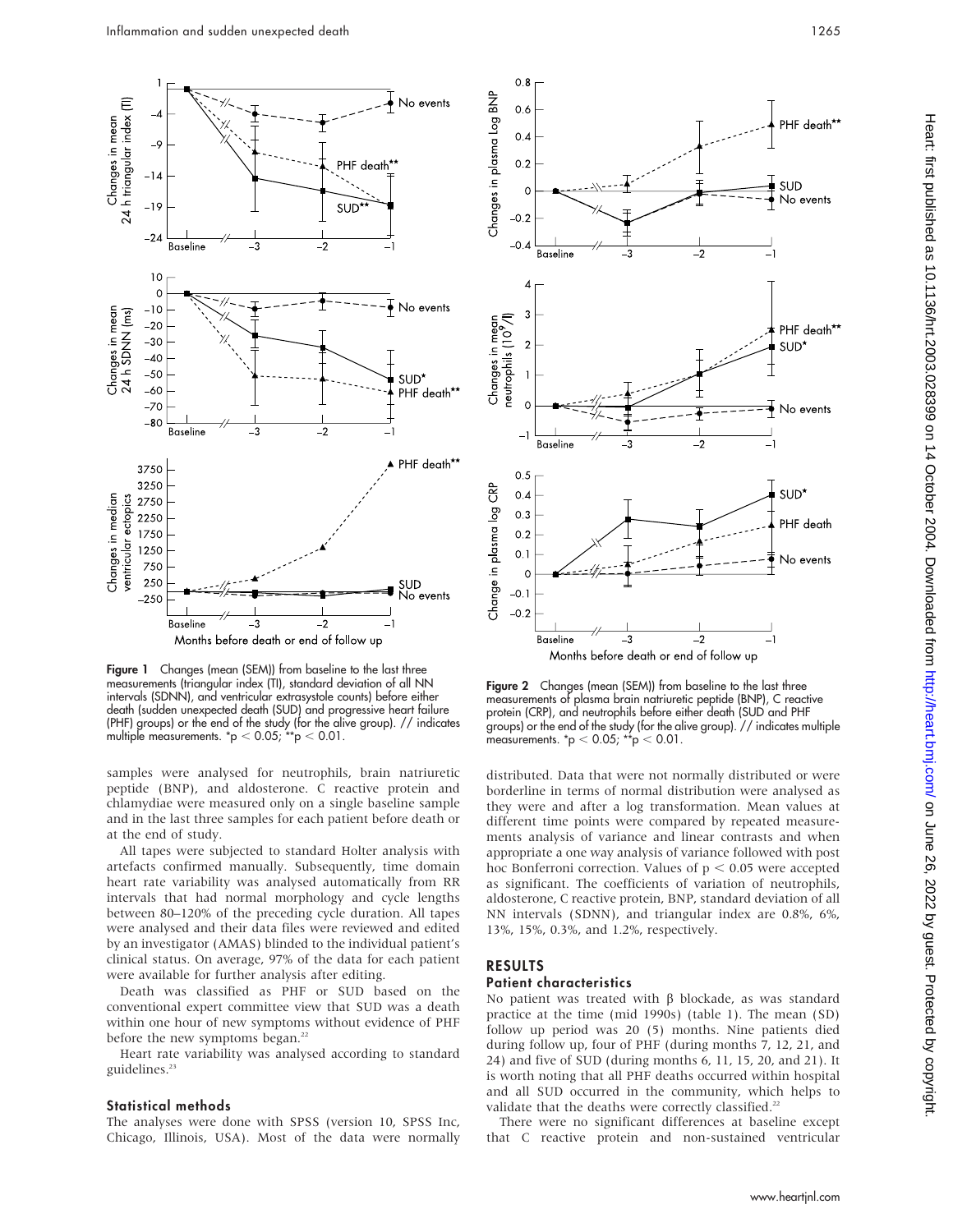



tachycardia (NSVT) events were higher in the PHF group (table 2). On the other hand, intraindividual changes in several parameters were highly significantly different between the three groups. The patients who died (SUD and PHF) had significant intraindividual worsening in the sequential changes between baseline and the last three values of mean 24 hour heart rate variability (triangular index and SDNN) in contrast to the control survival group (fig 1). A similar pattern was seen for the white cell count, the neutrophil count, and C reactive protein in that they all increased progressively before death in both the PHF group and the SUD group (fig 2). Figures 3, 4, 5, and 6 show the individual data of those who died suddenly. A clear change was seen in most cases before SUD, which was not seen in the alive group as judged by the data in the lower part of table 2. Unlike others, we did not find that BNP predicted sudden death in CHF.

Patients who died in hospital of PHF also had significant increases in 24 hour mean ventricular extrasystoles, NSVT events, and 24 hour mean maximum heart rate in contrast to both SUD and control groups. In addition several parameters, which usually detect a worsening clinical state, followed the same pattern. These were 24 hour mean maximum heart rate, BNP, and aldosterone. All of these parameters behaved as expected in that they increased progressively in those who died of PHF but were unchanged in the SUD group. No significant changes were noted in any of the C pneumoniae titres or in immune complexes.

## **DISCUSSION**

The problem being addressed here is that, as stated in an editorial in Circulation, ''we currently lack the tools to identify most people at risk of a sudden cardiac arrest with a degree of accuracy sufficient to warrant major therapeutic interventions''.24

The novel findings in this study relate to the SUD group only since our findings with the PHF group were seen in previous studies. Our main finding is that SUD is preceded by progressive intraindividual decreases in heart rate variability and intraindividual increases in markers of inflammation (neutrophils and C reactive protein), but not by any change in the traditional measures of disease progression such as BNP, aldosterone, heart rate, and extrasystoles. Indeed, the diagnostic accuracy of the changes in C reactive protein, neutrophils, and heart rate variability was fairly good with sensitivities of 60–100% and specificities of 84–92%, which meant that such changes were very seldom seen in the alive group. On the other hand, PHF deaths but not SUDs were preceded by intraindividual worsening not only in heart rate variability and inflammation but also by worsening in the traditional measures of disease severity: BNP, aldosterone, extrasystoles, and NSVT. We found no evidence to specifically implicate C pneumoniae in the intraindividual increases in inflammation.

The correct classification of those who died into PHF and SUD groups is clearly important. That all PHF deaths occurred during hospitalisation while all SUDs occurred in the community is some indication that our classification is correct. This can also be supported by the substantial increase in conventional measures of disease severity in the PHF death group but not in the SUD group. Our heart rate variability data support the recent large UK-HEART (UK heart failure evaluation and assessment of risk trial), where low SDNN predicted death caused by PHF.<sup>12</sup> However, in contrast to our



Figure 4 Individual C reactive protein (CRP) changes from baseline until SUD in the five SUD patients. Each symbol represents a monthly value in each patient sequentially before their SUD.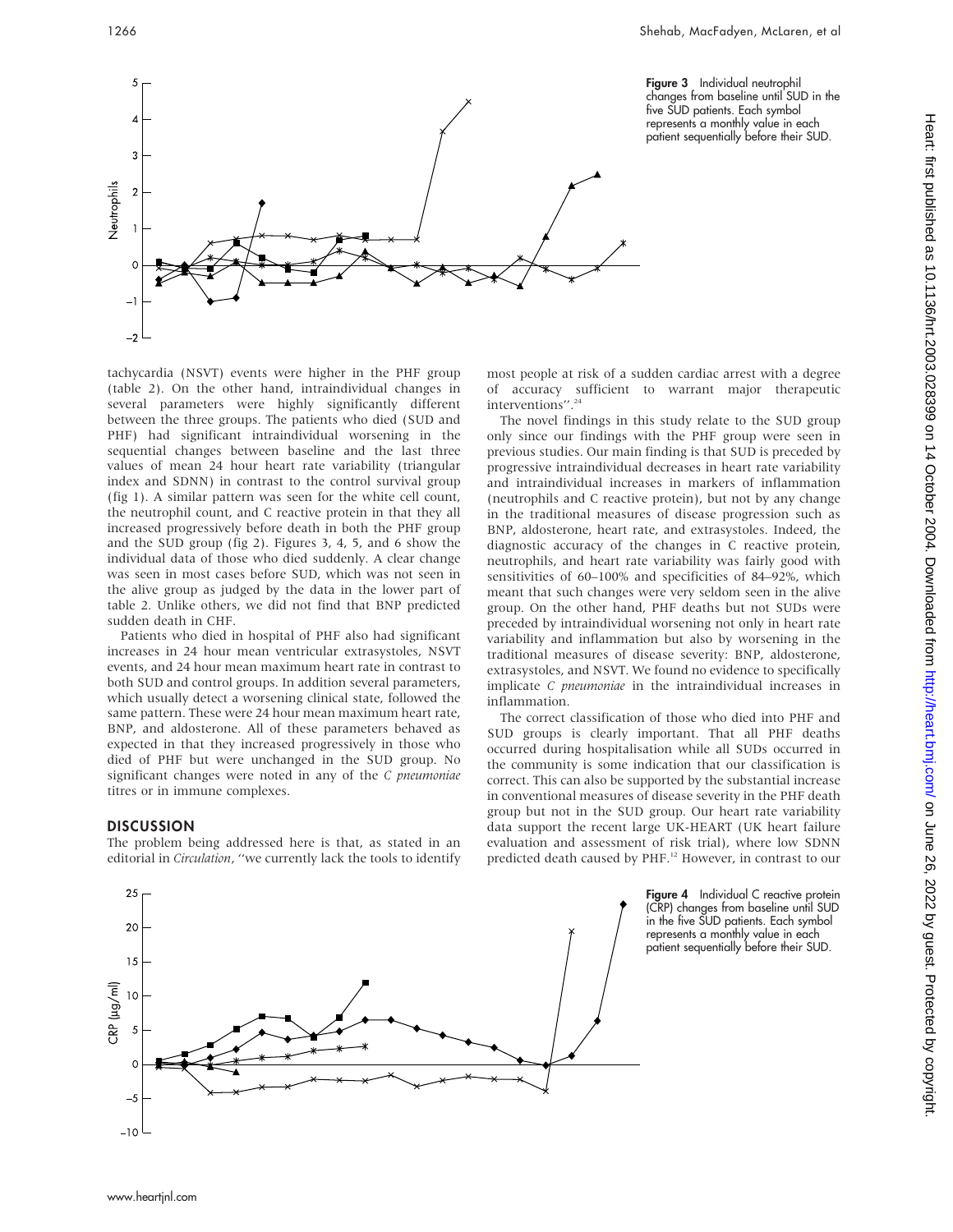

Figure 5 Individual standard deviation of all NN intervals (SDNN) changes from baseline until SUD in the five SUD patients. Each symbol represents a monthly value in each patient sequentially before their SUD.

study, in UK-HEART no particular abnormality in heart rate variability was seen in the SUD group; however, UK-HEART was a cross sectional study where the time gap between the heart rate variability measure and the subsequent SUD may have been too long to detect such a relation. This may explain why a link between heart rate variability and SUD was more detectable in the present longitudinal study with frequent heart rate variability monitoring than in UK-HEART.

A key question is whether intraindividual increases in ''inflammation'' and intraindividual worsening in heart rate variability may be related. New information suggests that this is possible. Inflammation produces endothelial dysfunction,<sup>25 26</sup> which in turn predicts coronary events.<sup>27 28</sup> Endothelial dysfunction is also associated with reduced vascular nitric oxide, which is known to worsen autonomic function as indicated by heart rate variability.<sup>29 30</sup> The final link in this hypothesis is that autonomic (vagal) dysfunction is probably one of many arrhythmogenic stimuli.<sup>31</sup> Recent data are generally consistent with this in that SUD in CHF is often but not always associated with an identifiable acute coronary event at necropsy, $32$  which may be preceded by inflammation induced endothelial dysfunction.

These results have implications for risk stratification of patients with CHF, since impending SUD may be identifiable by sequential measuring of heart rate variability, neutrophils, or C reactive protein. Impending PHF death is usually easy to recognise at the bedside, whereas impending SUD is difficult to predict at the bedside. This means that it should be

relatively easy clinically to ascertain whether an intraindividual increase in inflammation or autonomic dysfunction is heralding a SUD or a PHF death. A measure of heart rate or neurohormones may assist this differentiation, if doubt still exists. This may lead to better targeting of invasive procedures such as coronary revascularisation, insertion of coated stents or implantable defibrillators, or even transplantation towards those at high risk of imminent SUD. These measures may also help in the selection of patients for targeted anti-inflammatory treatments to prevent SUD. This may even involve short term administration of fairly ''toxic'' anti-inflammatories such as cyclosporine or steroids, which would be warranted if the patient is identified to be at risk of an imminent SUD but not warranted if the SUD risk is distant. Indeed the IMPRESS (immunosuppressive therapy for the prevention of restenosis after coronary artery stent implantation) study showed that short term high dose prednisolone can reduce cardiovascular events dramatically in a similar but different population.<sup>33</sup>

The ventricular extrasystole data are interesting in that worsening ventricular extrasystoles and increased NSVT occur only before PHF deaths but not before SUDs. This supports a previous review article that suggested that ventricular extrasystoles are a consequence of disease progression rather than a specific cause of future sudden death.34 The number of NSVT events and the number of patients in the SUD group are both small, which makes these NSVT results unreliable.



Figure 6 Individual triangular index (TI) changes from baseline until SUD in the five SUD patients. Each symbol represents a monthly value in each patient sequentially before their SUD.